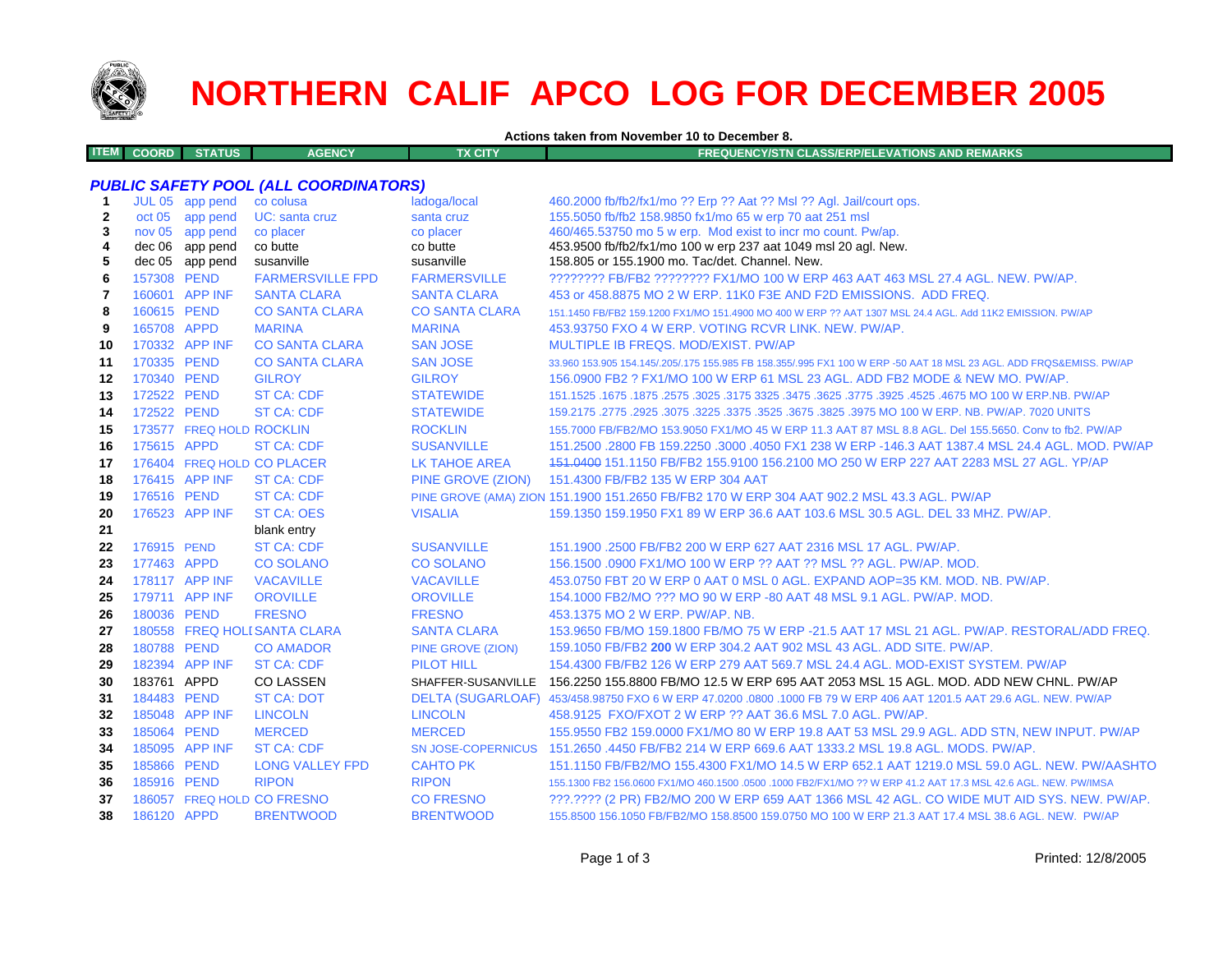#### **Actions taken from November 10 to December 8.**

| <b>ITEM</b> | <b>COORD</b> | <b>STATUS</b>  | <b>AGENCY</b>                      | <b>TX CITY</b>      | <b>FREQUENCY/STN CLASS/ERP/ELEVATIONS AND REMARKS</b>                                               |
|-------------|--------------|----------------|------------------------------------|---------------------|-----------------------------------------------------------------------------------------------------|
| 39          | 186600       | APPD           | CO NEVADA                          | <b>BANNER/WOLF</b>  | 460.6000 fb/fb2/fx1/mo ?? Erp ?? Aat ?? Msl ?? Agl. WB data. New.                                   |
| 40          |              | 200176 APP INF | <b>PARADISE P&amp;R</b>            | <b>PARADISE</b>     | ???.???? FB/MO 90 W ERP ?? AAT 561 MSL 9 AGL, MOD, PW/AP.                                           |
| 41          |              | 101884 DENIED  | KING AMER AMB CO                   | <b>SF/SAN BRUNO</b> | 154.79250 FB/MO 110 W ERP 290 AAT 8 AGL 121 KM AOP 453.88750 MO/MO3 1.5 W 8 KM AOP. IMSA/MOD        |
| 42          |              | 500783 DENIED  | <b>VISALIA</b>                     | <b>VISALIA</b>      | 453,1000 FB/FB2/MO 150 W ERP 36.9 AAT 100 MSL 25.9 AGL, NEW, PW/AASHTO                              |
| 43          |              | 201257 IN PROG | <b>CLOVIS</b>                      | <b>CLOVIS</b>       | 465,51250 MO 6 W ERP PW/AP, RELOCATE, PW/AP                                                         |
| 44          | 544145 APPD  |                | SIERRA LAKES WAT DIST SODA SPRINGS |                     | 155.8800 FB/MO 60 W ERP 72.9 AAT 2101 MSL 12 AGL. PW/FCCA. RESTORAL, CONDITIONAL APPD.              |
| 45          |              | C DENIAL       | <b>RIPON</b>                       | <b>RIPON</b>        | 155.1300 FB2 156.0600 FX1/MO 453.6750 FB2/FX1/MO 100 W ERP 41.2 AAT 17.3 MSL 42.6 AGL. NEW, PW/IMSA |
| 46          | 102712       | APPD           | QUEEN OF THE VALLEY                | <b>NAPA</b>         | 155,3400,3550,4000 FB/MO 150 W ERP -136 AAT 14 MSL 43 AGL, NEW, PW/IMSA,                            |
| 47          | 500872 APPD  |                | CA PARKS & REC                     | RIO VISTA           | 453/458.06250 2 W MO, F1D, IRRIGATION SYSTEM, NEW, PW/AASHTO,                                       |
| 48          | 201408 APPD  |                | ST CA: P&R                         | <b>RIO VISTA</b>    | 458,93750 MO 2 W ERP F2D. IRRIGATION SYSTEM HAND HELD CONTROLLER. PW/AP                             |
| 49          | 201447       | APPD           | ST CA: CHP                         | <b>COULTERVILLE</b> | 42,5000 FB 95 W ERP 331.6 AAT 868.7 MSL 30.5 AGL, ADD STN, PW/AP                                    |
| 50          | 201479 APPD  |                | CHICO                              | <b>CHICO</b>        | 458,98750 FXO/MO 2 W ERP -27.8 AAT 61.8 MSL 7.0 AGL. IRRIG SYS. NEW. PW/AP                          |
| -51         |              | 210544 IN PROG | HAYWARD                            | HAYWARD             | 460.0875 or .1625 OR .2625 FB/FB2/MO 8 W ERP -71.6 AAT 22 MSL 4.2 AGL. NEW. NB. VOICE. PW/AP        |

### *470-512 MHz POOL*

| 52  |             | nov 02 app pend | st ca: oes         | bay area (coord chnl) | ???.???? Fb/fb2/fx1/mo ?? W erp ?? Aat ??msl ??agl. Bay inter-agency intercom.                                         |
|-----|-------------|-----------------|--------------------|-----------------------|------------------------------------------------------------------------------------------------------------------------|
| 53  |             | 201278 IN PROG  | CO CONTRA COSTA    | CLAYTON               | 489,0000 489,3750 489,6750 490,0000 FB8/MO8 42 W ERP 431 AAT 577 MSL 46 AGL, YP/AP,                                    |
| 54  |             | 201279 IN PROG  | CO CONTRA COSTA    | <b>ORINDA</b>         | 482.7250 484.7650 489.2000 FB8/MO 33 W ERP 487 AAT 583 MSL 43 AGL. PW/AP                                               |
| 55. |             | 201289 IN PROG  | CO CONTRA COSTA    | <b>MARTINEZ</b>       | 482,5750 483,0000 483,4000 483,7750 FB8/MO8 137 W ERP 239 AAT 273 MSL 36.6 AGL, PW/AP, NEW.                            |
| 56  |             | 201290 IN PROG  | CO CONTRA COSTA    | <b>SAN RAMON</b>      | 488,8000 489,1500 489,4750 489,8750 FB8/MO 23 W ERP 585 AAT 786 MSL 43 AGL, PW/AP                                      |
| 57  |             | 201291 IN PROG  | CO CONTRA COSTA    | <b>MARTINEZ</b>       | 483,2000 483,6000 489,5500 490,3750 FB8/MO8 71 W ERP -43 AAT 4 MSL 66 AGL, YP/AP,                                      |
| 58  |             | 201292 IN PROG  | CO CONTRA COSTA    | CLAYTON               | 483.9250 484.9500 FB/MO 42 W ERP 484.3000 487.3000 484.7500 487.7500 5 W ERP 431 AAT 577 MSL 46 AGL                    |
| 59  |             | 201293 IN PROG  | CO CONTRA COSTA    | <b>ORINDA</b>         | .490,5250 484,9500 FB/MO 487,9500 484,3000 484,7500 487,3000 487,7500 MO 50 W 33 W ERP 487 AAT 583 MSL 43.6 AGL. PW/AP |
| 60  |             | 201295 IN PROG  | CO CONTRA COSTA    | <b>SAN RAMON</b>      | 490.2500 484.9500 FB/MO 12 W ERP 484.3000 484.7500 487.3000 487.7500 MO 50 W 585 AAT 786 MSL 43 AGL                    |
| 61  | 154537 APPD |                 | MOBILE RELAY ASSOC | VACA/BIG ROCK         | 489.38750 FB6/FX1T/MO6 1000 W ERP 623 AAT 829 MSL 61 AGL. IG/EWA, NEW.                                                 |
| 62  | 184903 APPD |                 | <b>CRYSTAL SMR</b> | VALLEJO               | 490.06250 FB6/MO 60 W ERP 574 AAT 812 MSL 15 AGL, NEW, IG/EWA, NEW.                                                    |
| 63  |             | 175309 DENIED   | CRYSTAL SMR        | <b>PENNGROVE</b>      | 490.91250 FB6/MO 225 W ERP 206 AAT 481 MSL 15 AGL. IG/EWA, NEW.                                                        |
| 64  | 180740 APPD |                 | <b>CRYSTAL SMR</b> | <b>NOVATO</b>         | 483.68750 FB6/MO 291 W ERP 443 AAT 575 MSL 25 AGL. NEW. IG/EWA.                                                        |
| 65  | 182619      | APPD            | <b>CRYSTAL SMR</b> | MILL VLY/SF           | 483,91250 FB6/MO 100 W ERP 660 AAT 766 MSL 15.8 AGL, NEW, IG/EWA.                                                      |

# *800 MHz PUBLIC SAFETY (GP, YP, GF, YF)*

| 66 | 38630 APPD  |                | qustine                    | qustine               | 868.5500 fb/fb2/fx1/mo 60 w erp 25.8 aat 31.3 msl 46.7 agl. New. Gf/ap                              |
|----|-------------|----------------|----------------------------|-----------------------|-----------------------------------------------------------------------------------------------------|
| 67 |             | 156156 APP INF | CHABOT-LOS POSADAS HAYWARD |                       | ???.???? FB2/MO 65 W ERP ?? AAT 12.1 MSL 10.5 AGL, NEW GP/AP.                                       |
| 68 |             |                | 176408 FREQ HLD ST CA: P&R | PINE GROVE (ZION)     | 856.7375 858.7625 FB/FB2/FX1/MO 184 W ERP 282.9 AAT 902 MSL 43.3 AGL. ADD 2N CHNL MINOR MODS. GP/AP |
| 69 |             | 180044 APP INF | <b>CO NAPA</b>             | <b>BERRYESSA PK</b>   | 856,96250 FB 280 W ERP 647.2 AAT 932 MSL 6.1 AGL, ADD TO EXIST, GP/AP, MOB DATA,                    |
| 70 | 180559 PFND |                | <b>CO CONTRA COSTA</b>     |                       | RICHMOND/HERCULE: 859.46250 FB/MO 250 W ERP 148 AAT 204 MSL 15 AGL. NEW. GP/AP.                     |
| 71 |             | 181958 APP INF | <b>OAKLAND</b>             | <b>OAKLAND</b>        | 858,93750 FB2/FX1/MO 105 W ERP -3 AAT 91.4 MSL 18.9 AGL, ADD NEW FREQ, PW/AP                        |
| 72 | 183985 PEND |                | <b>ST CA: DOT</b>          |                       | LEE VINING (CONWAY 859.73750 FB/FB2 860.98750 FB 496 W ERP 98 AAT 2560 MSL 30.5 AGL. MOD. GP/AP.    |
| 73 | 200479 APPD |                | <b>ST CA: DOT</b>          | <b>REDDING</b>        | 857,76250 859,73750 FB/FB2 150 W ERP 543 AAT 1051.6 MSL 27.4 AGL, DEL 2 SITES, ADD NEW, GP/AP       |
| 74 | 200481 APPD |                | ST CA: DOT                 | <b>SACRAMENTO</b>     | 855.71250 859.76250 FB/FB2/MO 16 W ERP 13.7 AAT 12.2 MSL 34.1 AGL, NEW, GP/AP                       |
| 75 | 201085 APPD |                | <b>CO SACRAMENTO</b>       | <b>VARIOUS SAC CO</b> | 857.48750 856.46250 FB 220 W ERP 45.6 AAT 79.5 MSL 45.7 AGL, CORR FCC ERROR, GP, F1 EMSN            |
| 76 | 201298 APPD |                | <b>LIVERMORE</b>           | <b>LIVERMORE</b>      | 856/857/858/859/860.96250 FB/FB2/FX1/MO 163 W ERP 12 AAT 226 MSL ??AGL. INCR MO/FX1 COUNTS. YP      |